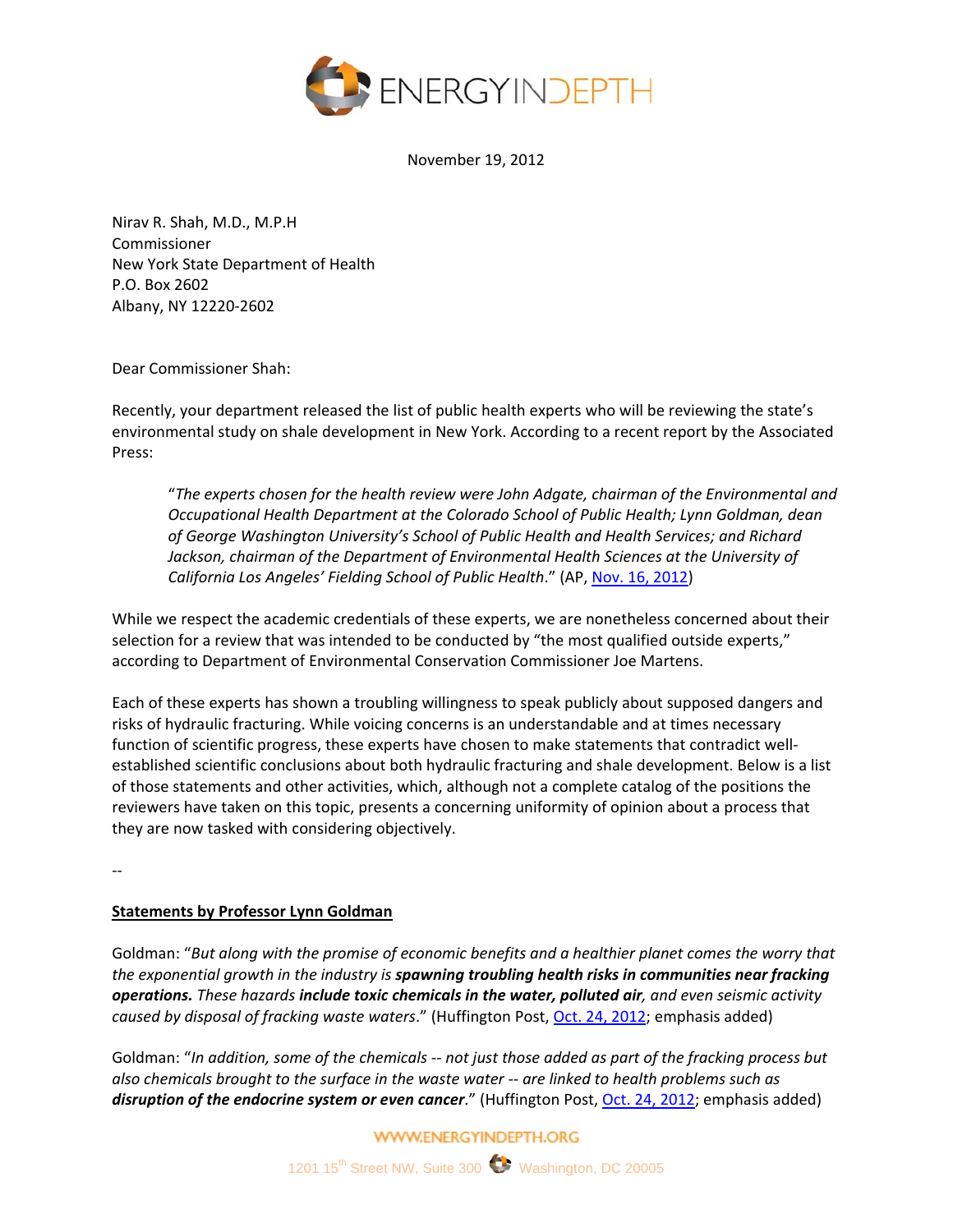

Goldman: "*As a pediatrician and an environmental health expert, I worry about people living near the drill sites, including young people. Children are more exposed to pollutants simply because they inhale or ingest more per body weight and often are less capable of detoxifying dangerous substances as efficiently as adults. They may be more susceptible because toxic exposures at critical periods of development can have life‐long health consequences*." (Huffington Post, Oct. 24, 2012)

## **Statements by Professor Richard Jackson**

Jackson: "Pick up any newspaper in any city in the world any day of the year; you will find a headline that *involves health and environment. As I write this many states are grappling with the challenge of hydraulic fracturing of shale and other natural gas sources, and yes there is "fracking" in California. These most unregulated drilling processes numbering in the hundreds of thousands have impacts on air quality including global warming, drinking water and other waters, soils, air quality, and nearby populations including by noise. Fracking involves serious worker exposures and will likely cause silicosis and other lethal diseases. What we extract from the earth‐‐ methane, coal, mercury, metals and* more--all eventually embed in the natural world and in our bodies. What we make to help grow food, *control pests, move our cars and flameproof our computers; all these chemicals end up in the biosphere and in our children. How we build our communities shapes our energy use, socializing, and physical activity*." (Fielding School of Public Health, Introduction to UCLA Environmental Health Sciences Program; emphasis added)

Jackson: "This is a very important panel. What's the science and what are the next steps? What's the *evidence? How do we look at these adverse health effects on hydrofracking? How can we minimize those effects, and particularly as the technology evolves?* " (Institute of Medicine Roundtable, "Health Impact of New Energy Sources: Shale Gas Extraction," May 1, 2012; emphasis added)

## **Background on Professor John Adgate**

John Adgate is the Chair of the Department of Environmental and Occupational Health at the Colorado School of Public Health (CSPH), which recently conducted a controversial health impact assessment, of which Dr. Adgate was a part. Adgate and his fellow researchers determined that natural gas development may cause future health impacts for those living within a defined proximity to natural gas well sites. The study was a hypothetical modeling exercise and did not provide any evidence of actual health problems.

The study utilized air toxics data collected in Garfield County, Colo., between January 2008 and November 2010. Colorado updated its regulatory requirements for oil and gas systems in February 2009, and thus a large portion of the data used in forming the study's conclusions represented an operating environment that no longer exists in the state. Additionally, the study utilized air samples taken within one mile of a major U.S. interstate (I‐70) to determine emissions levels – notably benzene – from oil and natural gas development. This is problematic, as the U.S. EPA has found that most of the nation's benzene emissions come from cars, trucks and other mobile sources and exposure levels are highest near major roads. The study also relied on flawed assumptions that exaggerated the emissions associated with drilling and completing new gas wells. As a result, the study's conclusions dramatically inflated the health risks associated with natural gas development.

**WWW.ENERGYINDEPTH.ORG**